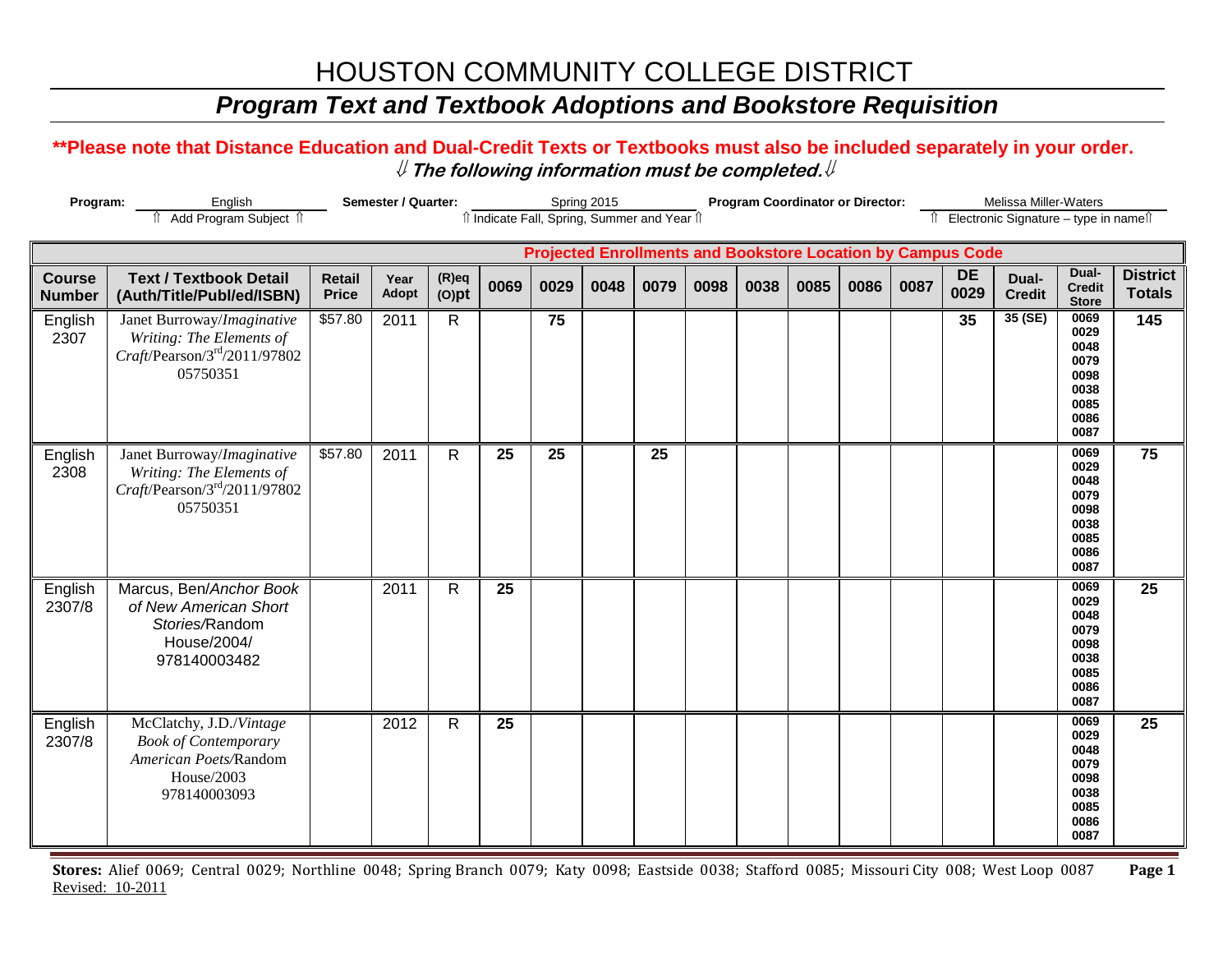### *Program Text and Textbook Adoptions and Bookstore Requisition*

#### **\*\*Please note that Distance Education and Dual-Credit Texts or Textbooks must also be included separately in your order.**  ⇓ **The following information must be completed.**⇓

| Program:                       | English<br>f Add Program Subject f                                                                                                              |                               | <b>Semester / Quarter:</b> |                      |      | î Indicate Fall, Spring, Summer and Year î | Spring 2015 |      |      |      | <b>Program Coordinator or Director:</b> |      |      |                                                                    | Melissa Miller-Waters<br>Electronic Signature - type in namest |                                                                      |                                  |
|--------------------------------|-------------------------------------------------------------------------------------------------------------------------------------------------|-------------------------------|----------------------------|----------------------|------|--------------------------------------------|-------------|------|------|------|-----------------------------------------|------|------|--------------------------------------------------------------------|----------------------------------------------------------------|----------------------------------------------------------------------|----------------------------------|
|                                |                                                                                                                                                 |                               |                            |                      |      |                                            |             |      |      |      |                                         |      |      | <b>Projected Enrollments and Bookstore Location by Campus Code</b> |                                                                |                                                                      |                                  |
| <b>Course</b><br><b>Number</b> | <b>Text / Textbook Detail</b><br>(Auth/Title/Publ/ed/ISBN)                                                                                      | <b>Retail</b><br><b>Price</b> | Year<br><b>Adopt</b>       | $(R)$ eq<br>$(O)$ pt | 0069 | 0029                                       | 0048        | 0079 | 0098 | 0038 | 0085                                    | 0086 | 0087 | <b>DE</b><br>0029                                                  | Dual-<br><b>Credit</b>                                         | Dual-<br><b>Credit</b><br><b>Store</b>                               | <b>District</b><br><b>Totals</b> |
| English<br>2311                | Elizabeth Tebeaux & Sam<br>Dragga/Essentials of<br>Technical<br>Communications/Oxford<br>University/2nd./2011/<br>9780199890781                 | \$52.95                       | 2011                       | $\mathsf{R}$         |      |                                            |             | 25   |      |      |                                         |      |      |                                                                    |                                                                | 0069<br>0029<br>0048<br>0079<br>0098<br>0038<br>0085<br>0086<br>0087 | 25                               |
| English<br>2311                | Markel/Technical<br>Communications/Bedford/St.<br>Martin's /10th/ 2012/<br>978-0-312-67948-4                                                    | \$97.95                       | 2012                       | R                    | 25   |                                            | 25          | 25   |      |      |                                         |      |      | 60                                                                 |                                                                | 0069<br>0029<br>0048<br>0079<br>0098<br>0038<br>0085<br>0086<br>0087 | 135                              |
| English<br>2311                | Houp, Kenneth W. &<br>Thomas E.<br>Pearsall/Reporting Technical<br>Information/Oxford<br>University Press/<br>11 <sup>th</sup> /2005/0195143396 |                               |                            |                      |      |                                            |             |      |      |      |                                         |      |      | 175                                                                |                                                                |                                                                      | 175                              |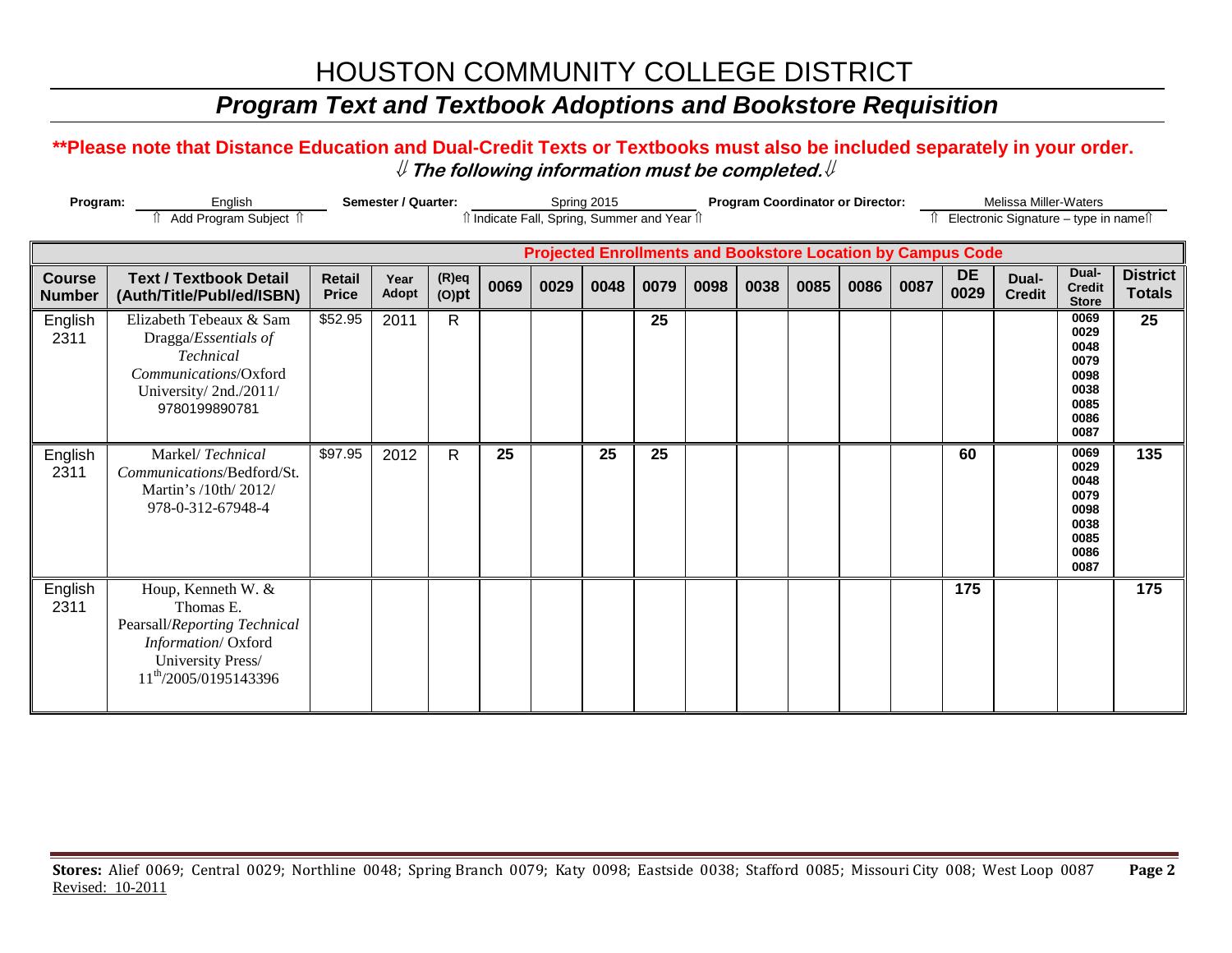### *Program Text and Textbook Adoptions and Bookstore Requisition*

#### **\*\*Please note that Distance Education and Dual-Credit Texts or Textbooks must also be included separately in your order.**  ⇓ **The following information must be completed.**⇓

| Program:                       | English<br>Add Program Subject 1                                                                                                       |                               | Semester / Quarter: |                      |      |      | Spring 2015 | îl Indicate Fall, Spring, Summer and Year îl                       |      | <b>Program Coordinator or Director:</b> |      |      |      |                   | Melissa Miller-Waters<br>Electronic Signature - type in namell |                                                                      |                                  |
|--------------------------------|----------------------------------------------------------------------------------------------------------------------------------------|-------------------------------|---------------------|----------------------|------|------|-------------|--------------------------------------------------------------------|------|-----------------------------------------|------|------|------|-------------------|----------------------------------------------------------------|----------------------------------------------------------------------|----------------------------------|
|                                |                                                                                                                                        |                               |                     |                      |      |      |             |                                                                    |      |                                         |      |      |      |                   |                                                                |                                                                      |                                  |
|                                |                                                                                                                                        |                               |                     |                      |      |      |             | <b>Projected Enrollments and Bookstore Location by Campus Code</b> |      |                                         |      |      |      |                   |                                                                |                                                                      |                                  |
| <b>Course</b><br><b>Number</b> | <b>Text / Textbook Detail</b><br>(Auth/Title/Publ/ed/ISBN)                                                                             | <b>Retail</b><br><b>Price</b> | Year<br>Adopt       | $(R)$ eq<br>$(O)$ pt | 0069 | 0029 | 0048        | 0079                                                               | 0098 | 0038                                    | 0085 | 0086 | 0087 | <b>DE</b><br>0029 | Dual-<br><b>Credit</b>                                         | Dual-<br><b>Credit</b><br><b>Store</b>                               | <b>District</b><br><b>Totals</b> |
| English<br>2322                | Greenblatt, Stephen, et al/The<br>Norton Anthology of English<br>Literature, Vol. 1/<br>WWNorton&Co/9th/<br>2012/<br>978-0-393-91247-0 | \$65.62                       | 2012                | $\mathsf{R}$         |      |      | 25          |                                                                    |      |                                         | 30   |      |      | 30                |                                                                | 0069<br>0029<br>0048<br>0079<br>0098<br>0038<br>0085<br>0086<br>0087 | 85                               |
| English<br>2322                | Greenblatt, Stephen, et al/The<br>Norton Anthology of English<br>Literature, The Major<br>Authors/WW Norton & Co/<br>978-0-393-91964-6 |                               |                     | R                    |      |      |             |                                                                    |      |                                         |      |      |      | 35                |                                                                |                                                                      | 35                               |
| English<br>2323                | Greenblatt, Stephen, et al/The<br>Norton Anthology of English<br>Literature, Vol. 2/2012<br>WWNorton&Co/ 978-0-393-<br>91248-7         | \$65.62                       | 2012                | $\mathsf{R}$         | 60   | 180  |             | 60                                                                 |      |                                         | 30   |      |      | 30                |                                                                | 0069<br>0029<br>0048<br>0079<br>0098<br>0038<br>0085<br>0086<br>0087 | 360                              |
| English<br>2323                | Damrosch/The Longman<br>Anthology of British<br>Literature, Vol 2A, 2B, and<br>2C/Pearson/5th/2012/<br>9780205235964                   | \$79.40                       | 2012                | $\mathsf{R}$         |      |      |             |                                                                    |      |                                         |      |      | 30   |                   |                                                                | 0069<br>0029<br>0048<br>0079<br>0098<br>0038<br>0085<br>0086<br>0087 | 30                               |

**Stores:** Alief 0069; Central 0029; Northline 0048; Spring Branch 0079; Katy 0098; Eastside 0038; Stafford 0085; Missouri City 008; West Loop 0087 **Page 3** Revised: 10-2011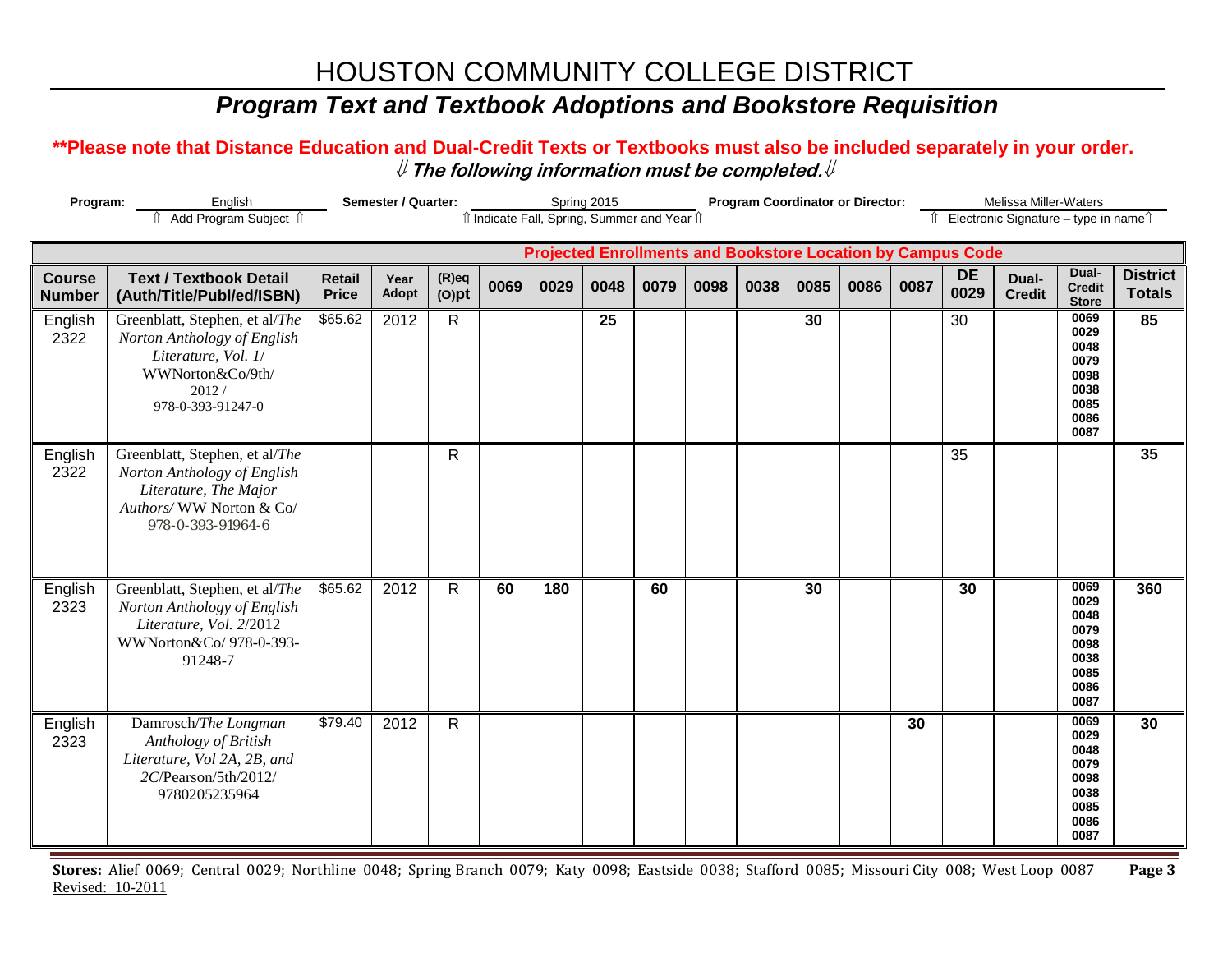### *Program Text and Textbook Adoptions and Bookstore Requisition*

#### **\*\*Please note that Distance Education and Dual-Credit Texts or Textbooks must also be included separately in your order.**  ⇓ **The following information must be completed.**⇓

| Program:                       | English<br>। Add Program Subject ।                                                                                                                  |                               | Semester / Quarter:  |                      |      |      | Spring 2015 | î Indicate Fall, Spring, Summer and Year î |      | <b>Program Coordinator or Director:</b> |      |      |      |                                                                    | <b>Melissa Miller-Waters</b><br>Electronic Signature – type in nameîl |                                                                      |                                  |
|--------------------------------|-----------------------------------------------------------------------------------------------------------------------------------------------------|-------------------------------|----------------------|----------------------|------|------|-------------|--------------------------------------------|------|-----------------------------------------|------|------|------|--------------------------------------------------------------------|-----------------------------------------------------------------------|----------------------------------------------------------------------|----------------------------------|
|                                |                                                                                                                                                     |                               |                      |                      |      |      |             |                                            |      |                                         |      |      |      | <b>Projected Enrollments and Bookstore Location by Campus Code</b> |                                                                       |                                                                      |                                  |
| <b>Course</b><br><b>Number</b> | <b>Text / Textbook Detail</b><br>(Auth/Title/Publ/ed/ISBN)                                                                                          | <b>Retail</b><br><b>Price</b> | Year<br><b>Adopt</b> | $(R)$ eq<br>$(O)$ pt | 0069 | 0029 | 0048        | 0079                                       | 0098 | 0038                                    | 0085 | 0086 | 0087 | <b>DE</b><br>0029                                                  | Dual-<br><b>Credit</b>                                                | Dual-<br><b>Credit</b><br><b>Store</b>                               | <b>District</b><br><b>Totals</b> |
| English<br>2327                | Baym, Nina/The Norton<br>Anthology of American<br>Literature, Vols.<br>$A & B/WWN$ orton $\&$ Co/8 <sup>th</sup> ed/<br>2011<br>978-0-393-91309-5   | \$67.50                       | 2011                 | R                    |      |      | 100         |                                            | 60   |                                         |      |      |      | 125                                                                |                                                                       | 0069<br>0029<br>0048<br>0079<br>0098<br>0038<br>0085<br>0086<br>0087 | 285                              |
| English<br>2328                | Baym, Nina/The Norton<br>Anthology of American<br>Literature, Vols. C, D, $\&$<br>$E/WW$ Norton $\&$ Co/8 <sup>th</sup> /<br>2011/978-0-393-91310-1 | \$67.50                       | 2010                 | R                    | 30   | 30   | 75          | 30                                         | 30   |                                         |      | 30   |      | 165                                                                |                                                                       | 0069<br>0029<br>0048<br>0079<br>0098<br>0038<br>0085<br>0086<br>0087 | 390                              |

**Stores:** Alief 0069; Central 0029; Northline 0048; Spring Branch 0079; Katy 0098; Eastside 0038; Stafford 0085; Missouri City 008; West Loop 0087 **Page 4** Revised: 10-2011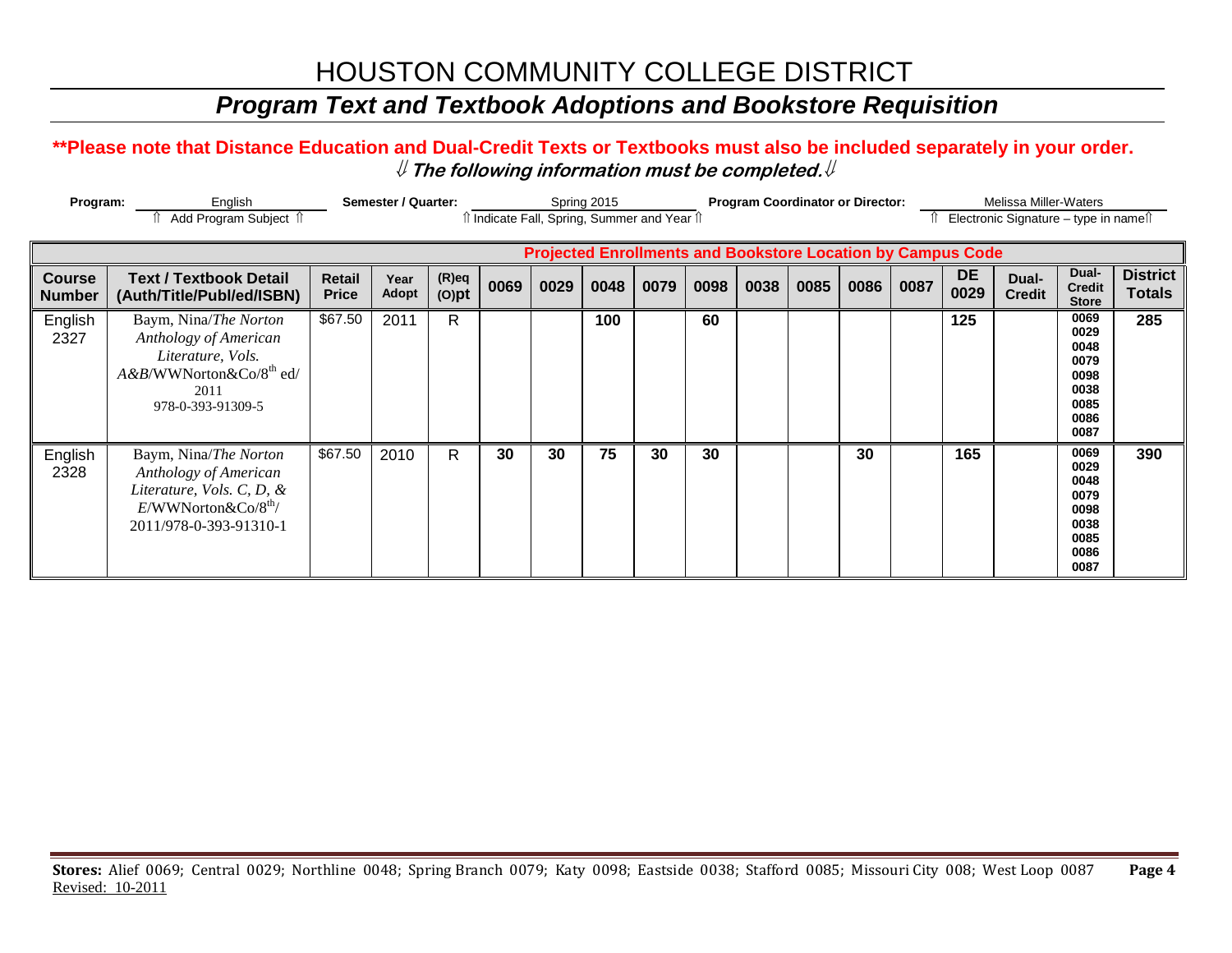### *Program Text and Textbook Adoptions and Bookstore Requisition*

#### **\*\*Please note that Distance Education and Dual-Credit Texts or Textbooks must also be included separately in your order.**  ⇓ **The following information must be completed.**⇓

| Program:                       | English<br>Add Program Subject 1                                                                                                                     |                               | <b>Semester / Quarter:</b> |                      |      |      | Spring 2015 | î Indicate Fall, Spring, Summer and Year î                         |      | <b>Program Coordinator or Director:</b> |      |      |      |                   | <b>Melissa Miller-Waters</b><br>Electronic Signature - type in namest |                                                                      |                                  |
|--------------------------------|------------------------------------------------------------------------------------------------------------------------------------------------------|-------------------------------|----------------------------|----------------------|------|------|-------------|--------------------------------------------------------------------|------|-----------------------------------------|------|------|------|-------------------|-----------------------------------------------------------------------|----------------------------------------------------------------------|----------------------------------|
|                                |                                                                                                                                                      |                               |                            |                      |      |      |             | <b>Projected Enrollments and Bookstore Location by Campus Code</b> |      |                                         |      |      |      |                   |                                                                       |                                                                      |                                  |
| <b>Course</b><br><b>Number</b> | <b>Text / Textbook Detail</b><br>(Auth/Title/Publ/ed/ISBN)                                                                                           | <b>Retail</b><br><b>Price</b> | Year<br><b>Adopt</b>       | $(R)$ eq<br>$(O)$ pt | 0069 | 0029 | 0048        | 0079                                                               | 0098 | 0038                                    | 0085 | 0086 | 0087 | <b>DE</b><br>0029 | Dual-<br><b>Credit</b>                                                | Dual-<br><b>Credit</b><br><b>Store</b>                               | <b>District</b><br><b>Totals</b> |
| English<br>2332                | James, Heather, et al/The<br>Norton Anthology of Western<br>Literature, Vol<br>$1/\text{WWNorton}\&\text{Co}/8^\text{th}/2005/9$<br>78-0-393-92572-2 | \$67.50                       | 2005                       | R                    | 30   | 30   |             |                                                                    |      |                                         |      |      |      | 35                |                                                                       | 0069<br>0029<br>0048<br>0079<br>0098<br>0038<br>0085<br>0086<br>0087 | 95                               |
| English<br>2333                | James, Heather, et al/The<br>Norton Anthology of Western<br>Literature, Vol<br>2/WWNorton/8 <sup>th</sup> /2005/978-<br>0-393-92616-3                | \$67.50                       | 2005                       | $\mathsf{R}$         |      | 30   |             |                                                                    | 30   |                                         |      |      |      |                   |                                                                       | 0069<br>0029<br>0048<br>0079<br>0098<br>0038<br>0085<br>0086<br>0087 | 60                               |
| English<br>2333                | Wilkie and Hurt/Literature of<br>the Western<br>World/Pearson/5th/2001/<br>9780130186669                                                             | \$93.40                       | 2001                       | $\mathsf{R}$         |      |      |             |                                                                    |      |                                         |      |      | 30   |                   |                                                                       | 0069<br>0029<br>0048<br>0079<br>0098<br>0038<br>0085<br>0086<br>0087 | 30                               |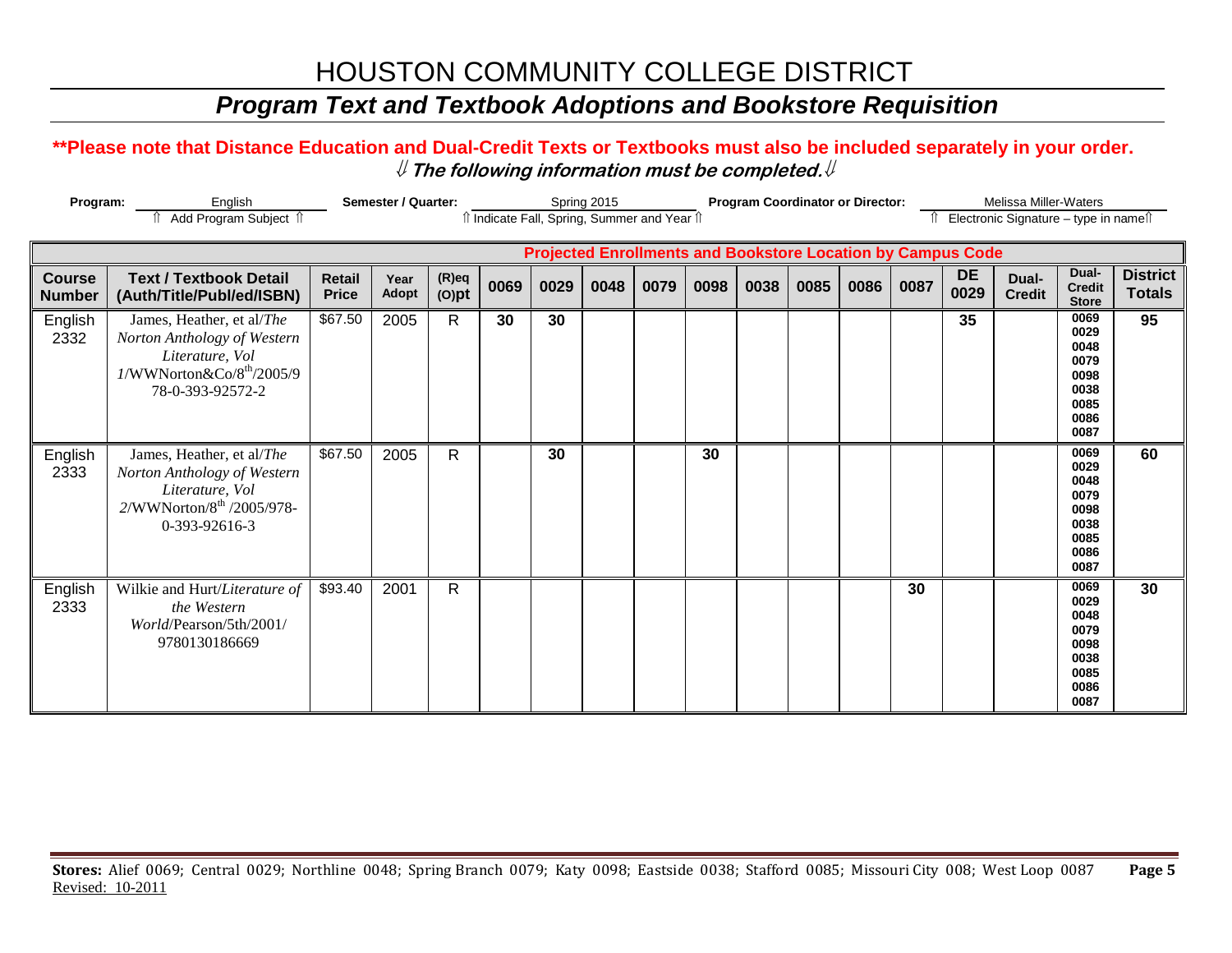### *Program Text and Textbook Adoptions and Bookstore Requisition*

#### **\*\*Please note that Distance Education and Dual-Credit Texts or Textbooks must also be included separately in your order.**  ⇓ **The following information must be completed.**⇓

| Program:                       | English<br>Add Program Subject 1                                                                                                                                         |                               | Semester / Quarter: |                      |      |      | Spring 2015 | îl Indicate Fall, Spring, Summer and Year îl |      | <b>Program Coordinator or Director:</b>                            |      |      |      |                   | Melissa Miller-Waters<br>Electronic Signature - type in namell |                                                                      |                                  |
|--------------------------------|--------------------------------------------------------------------------------------------------------------------------------------------------------------------------|-------------------------------|---------------------|----------------------|------|------|-------------|----------------------------------------------|------|--------------------------------------------------------------------|------|------|------|-------------------|----------------------------------------------------------------|----------------------------------------------------------------------|----------------------------------|
|                                |                                                                                                                                                                          |                               |                     |                      |      |      |             |                                              |      | <b>Projected Enrollments and Bookstore Location by Campus Code</b> |      |      |      |                   |                                                                |                                                                      |                                  |
| <b>Course</b><br><b>Number</b> | <b>Text / Textbook Detail</b><br>(Auth/Title/Publ/ed/ISBN)                                                                                                               | <b>Retail</b><br><b>Price</b> | Year<br>Adopt       | $(R)$ eq<br>$(O)$ pt | 0069 | 0029 | 0048        | 0079                                         | 0098 | 0038                                                               | 0085 | 0086 | 0087 | <b>DE</b><br>0029 | Dual-<br><b>Credit</b>                                         | Dual-<br><b>Credit</b><br><b>Store</b>                               | <b>District</b><br><b>Totals</b> |
| English<br>2336                | Gates, Henry Louis Gates Jr.<br>and Nellie Y. McKay/The<br>Norton Anthology of African<br>American Literature/W.W.<br>Norton/2 <sup>nd</sup> /2004/978-0-<br>393-97778-3 | \$80.00                       | 2004                | $\mathsf{R}$         |      |      |             |                                              |      |                                                                    | 30   |      |      |                   |                                                                | 0069<br>0029<br>0048<br>0079<br>0098<br>0038<br>0085<br>0086<br>0087 | 30                               |
| English<br>2336                | Gilb, Dagoberto/Hecho en<br>Tejas/University of New<br>Mexico Press/2008/<br>9780826341266 (paperback)                                                                   | \$29.95                       | 2006                | $\mathsf{R}$         |      |      |             |                                              |      |                                                                    | 30   |      |      |                   |                                                                | 0069<br>0029<br>0048<br>0079<br>0098<br>0038<br>0085<br>0086<br>0087 | 30                               |
| English<br>2336                | Beaty, Jerome & J. Paul<br>Hunter/ The New Worlds of<br>Literature/WWNorton&Co/2<br>nd/1994/978-0-393-96354-0                                                            | \$55.62                       | 1994                | $\mathsf{R}$         |      | 30   |             |                                              |      |                                                                    |      |      |      | 30                |                                                                | 0069<br>0029<br>0048<br>0079<br>0098<br>0038<br>0085<br>0086<br>0087 | 60                               |
| English<br>2342                | Barsom, Richard & Dave<br>Monhan/Looking at Movies/<br>4 <sup>th</sup> ed/WWNorton & Co/<br>978039391302                                                                 |                               | 2004                | $\mathsf{R}$         |      |      |             | 60                                           |      |                                                                    |      |      |      |                   |                                                                | 0069<br>0029<br>0048<br>0079<br>0098<br>0038<br>0085<br>0086<br>0087 | 60                               |

**Stores:** Alief 0069; Central 0029; Northline 0048; Spring Branch 0079; Katy 0098; Eastside 0038; Stafford 0085; Missouri City 008; West Loop 0087 **Page 6** Revised: 10-2011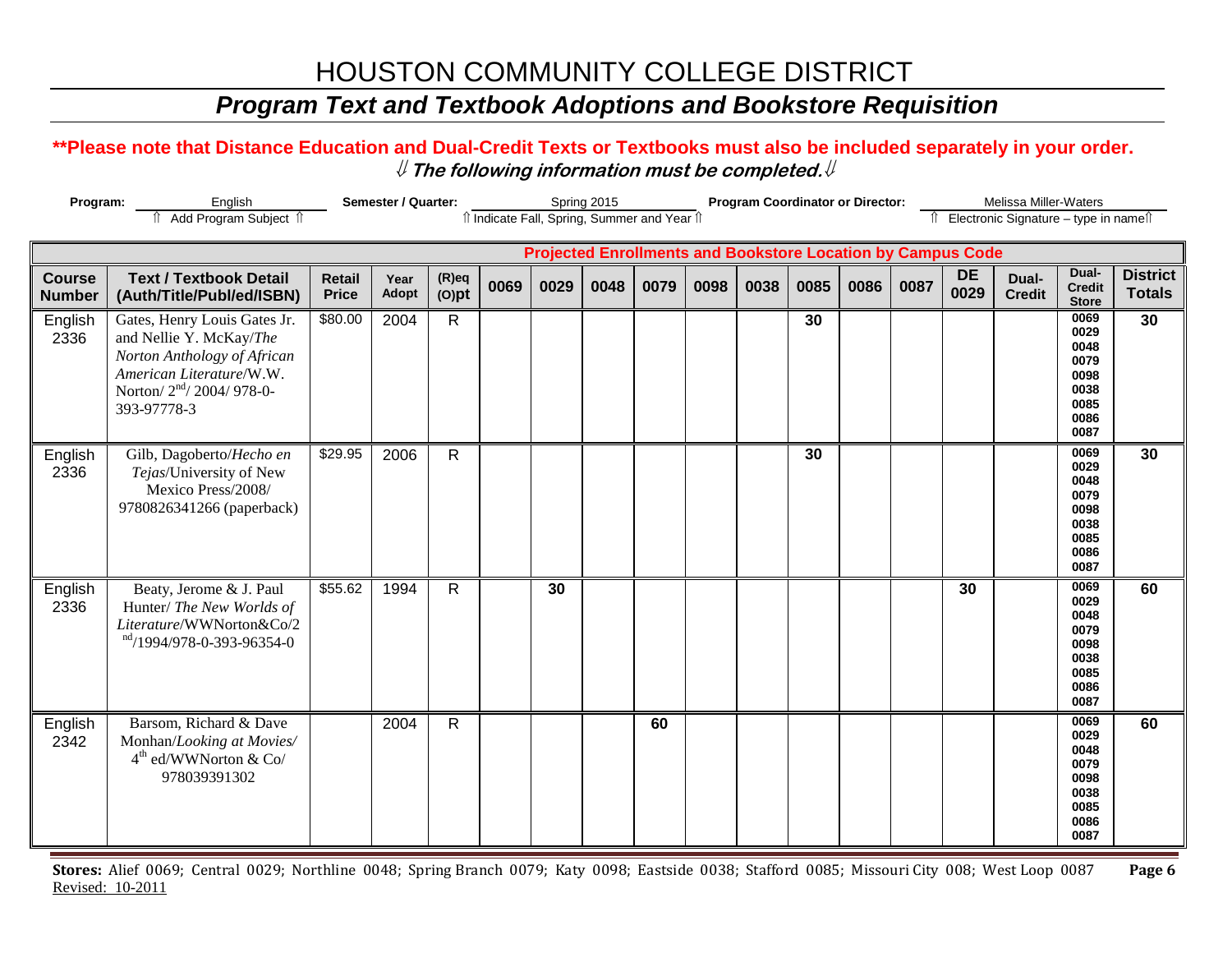### *Program Text and Textbook Adoptions and Bookstore Requisition*

#### **\*\*Please note that Distance Education and Dual-Credit Texts or Textbooks must also be included separately in your order.**  ⇓ **The following information must be completed.**⇓

| Program:                       | English<br>fî Add Program Subject îl                                                                              |                               | Semester / Quarter: |                      |      |      | Spring 2015 | îl Indicate Fall, Spring, Summer and Year îl                       |      |      | <b>Program Coordinator or Director:</b> |      |      |                   | Melissa Miller-Waters<br>î Electronic Signature - type in nameî |                                                                      |                                  |
|--------------------------------|-------------------------------------------------------------------------------------------------------------------|-------------------------------|---------------------|----------------------|------|------|-------------|--------------------------------------------------------------------|------|------|-----------------------------------------|------|------|-------------------|-----------------------------------------------------------------|----------------------------------------------------------------------|----------------------------------|
|                                |                                                                                                                   |                               |                     |                      |      |      |             | <b>Projected Enrollments and Bookstore Location by Campus Code</b> |      |      |                                         |      |      |                   |                                                                 |                                                                      |                                  |
| <b>Course</b><br><b>Number</b> | <b>Text / Textbook Detail</b><br>(Auth/Title/Publ/ed/ISBN)                                                        | <b>Retail</b><br><b>Price</b> | Year<br>Adopt       | $(R)$ eq<br>$(O)$ pt | 0069 | 0029 | 0048        | 0079                                                               | 0098 | 0038 | 0085                                    | 0086 | 0087 | <b>DE</b><br>0029 | Dual-<br><b>Credit</b>                                          | Dual-<br><b>Credit</b><br><b>Store</b>                               | <b>District</b><br><b>Totals</b> |
| English<br>2341                | Muller, Gilbert H. and John<br>A. Williams/Ways<br>$In/McGraw-Hill/2nd/2003/$<br>9780072512908                    | \$43.33                       | 2003                | $\mathsf{R}$         |      |      |             |                                                                    |      |      |                                         |      | 30   |                   |                                                                 | 0069<br>0029<br>0048<br>0079<br>0098<br>0038<br>0085<br>0086<br>0087 | 30                               |
| English<br>2342                | Charters, Ann/The Story and<br>Its Writer/Bedford/St.<br>Martin's/8 <sup>th</sup> /2010/0312978-<br>0-312-59623-1 | \$69.95                       | 2010                | $\mathsf{R}$         | 30   |      | 100         |                                                                    | 30   |      |                                         |      |      | 60                |                                                                 | 0069<br>0029<br>0048<br>0079<br>0098<br>0038<br>0085<br>0086<br>0087 | 220                              |
| 2342                           | Beaty, Jerome & J. Paul<br>Hunter/ The New Worlds of<br>Literature/WWNorton&Co/2<br>nd/1994/0393953543            |                               |                     |                      |      |      |             |                                                                    | 30   |      |                                         |      |      |                   |                                                                 | 0069<br>0029<br>0048<br>0079<br>0098<br>0038<br>0085<br>0086<br>0087 | 30                               |
| 2342                           | Granger, John/Harry Potter's<br>Bookshelf/Berkley<br>Books/2009/978-0-425-<br>22979-8                             |                               |                     |                      |      |      |             |                                                                    | 30   |      |                                         |      |      |                   |                                                                 | 0069<br>0029<br>0048<br>0079<br>0098<br>0038<br>0085<br>0086<br>0087 | 30                               |

**Stores:** Alief 0069; Central 0029; Northline 0048; Spring Branch 0079; Katy 0098; Eastside 0038; Stafford 0085; Missouri City 008; West Loop 0087 **Page 7** Revised: 10-2011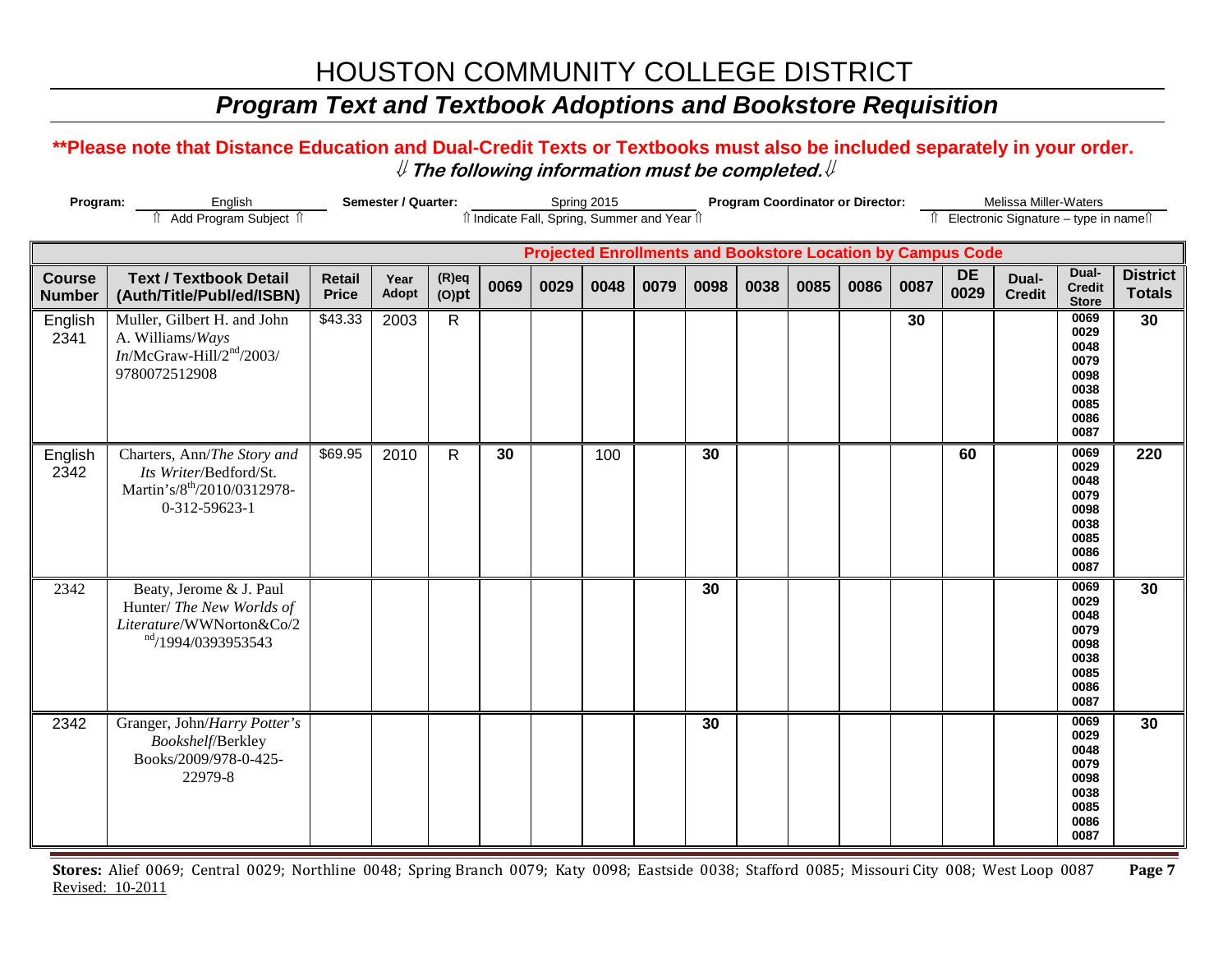# *Program Text and Textbook Adoptions and Bookstore Requisition*

|      | **Please note that Distance Education and Dual-Credit Texts or Textbooks must also be included separately in your order. |  |  |    |  |    |                                                                      |    |
|------|--------------------------------------------------------------------------------------------------------------------------|--|--|----|--|----|----------------------------------------------------------------------|----|
| 2342 | Stephenie Meyer/ Twilight /<br>Little, Brown Books for<br>Young Readers/ 978-<br>0316015844                              |  |  | 30 |  |    | 0069<br>0029<br>0048<br>0079<br>0098<br>0038<br>0085<br>0086<br>0087 | 30 |
| 2342 | Janet Wasko/ The Hunger<br><b>Games</b> (Book One)<br>/Scholastic Press /<br>9780439023528                               |  |  | 60 |  |    | 0069<br>0029<br>0048<br>0079<br>0098<br>0038<br>0085<br>0086<br>0087 | 60 |
| 2342 | Rainbow Rowell/ Eleanor &<br>Park/St. Martin's Griffin/<br>978-1250012579                                                |  |  | 30 |  |    | 0069<br>0029<br>0048<br>0079<br>0098<br>0038<br>0085<br>0086<br>0087 | 30 |
| 2342 | Charters, Ann/The Story and<br>Its Writer/Bedford/St.<br>Martin's/8th/2010/0312978-<br>0-312-59623-1                     |  |  |    |  | 35 | 0069<br>0029<br>0048<br>0079<br>0098<br>0038<br>0085<br>0086<br>0087 | 35 |
| 2342 | John Green/ The Fault in<br>Our Stars/Speak/ 978-<br>0142424179                                                          |  |  | 30 |  |    | 0069<br>0029<br>0048<br>0079<br>0098<br>0038<br>0085<br>0086<br>0087 | 30 |

**Stores:** Alief 0069; Central 0029; Northline 0048; Spring Branch 0079; Katy 0098; Eastside 0038; Stafford 0085; Missouri City 008; West Loop 0087 **Page 8** Revised: 10-2011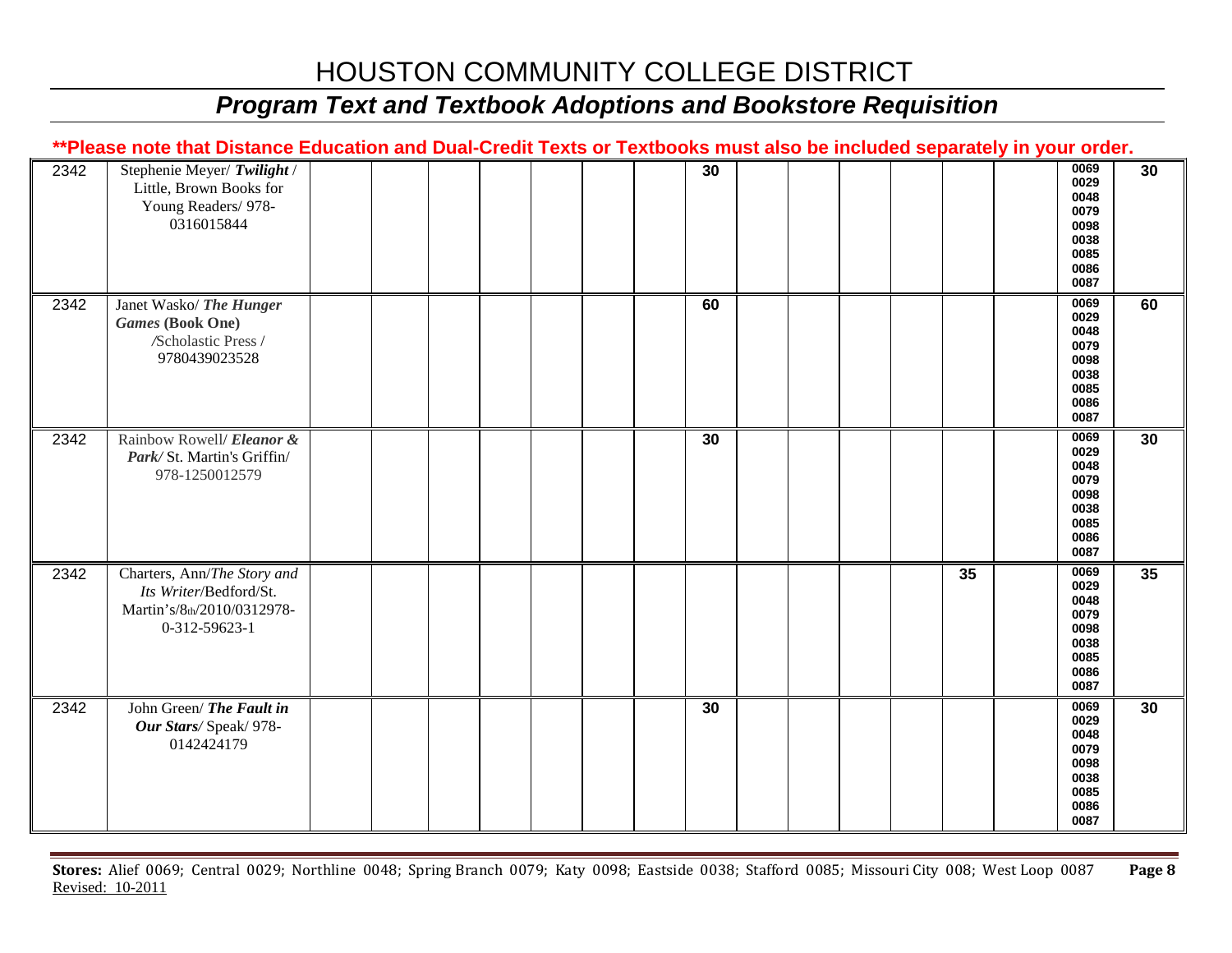# *Program Text and Textbook Adoptions and Bookstore Requisition*

|      | **Please note that Distance Education and Dual-Credit Texts or Textbooks must also be included separately in your order. |  |  |  |    |  |  |  |                                                                      |    |
|------|--------------------------------------------------------------------------------------------------------------------------|--|--|--|----|--|--|--|----------------------------------------------------------------------|----|
| 2342 | John Green/Looking for<br>Alaska/ Speak/ 978-<br>0142402511                                                              |  |  |  | 30 |  |  |  | 0069<br>0029<br>0048<br>0079<br>0098<br>0038<br>0085<br>0086<br>0087 | 30 |
| 2342 | Stephen Chbosky/The Perks<br>of Being a Wallflower/ MTV<br>Books/978-1451696196                                          |  |  |  | 30 |  |  |  | 0069<br>0029<br>0048<br>0079<br>0098<br>0038<br>0085<br>0086<br>0087 | 30 |
| 2342 | Gayle Forman/ If I Stay/<br>Speak/ 978-0142415436                                                                        |  |  |  | 30 |  |  |  | 0069<br>0029<br>0048<br>0079<br>0098<br>0038<br>0085<br>0086<br>0087 | 30 |
| 2342 | John Corey Whaley / Where<br>Things Come Back /<br>Atheneum Books for Young<br>Readers / 978-1442413344                  |  |  |  | 30 |  |  |  | 0069<br>0029<br>0048<br>0079<br>0098<br>0038<br>0085<br>0086<br>0087 | 30 |
| 2342 | Isaac Marion /A Warm<br>Bodies: A Novel /<br>Atria/Emily Bestler Books /<br>978-1476717463                               |  |  |  | 30 |  |  |  | 0069<br>0029<br>0048<br>0079<br>0098<br>0038<br>0085<br>0086<br>0087 | 30 |

**Stores:** Alief 0069; Central 0029; Northline 0048; Spring Branch 0079; Katy 0098; Eastside 0038; Stafford 0085; Missouri City 008; West Loop 0087 **Page 9** Revised: 10-2011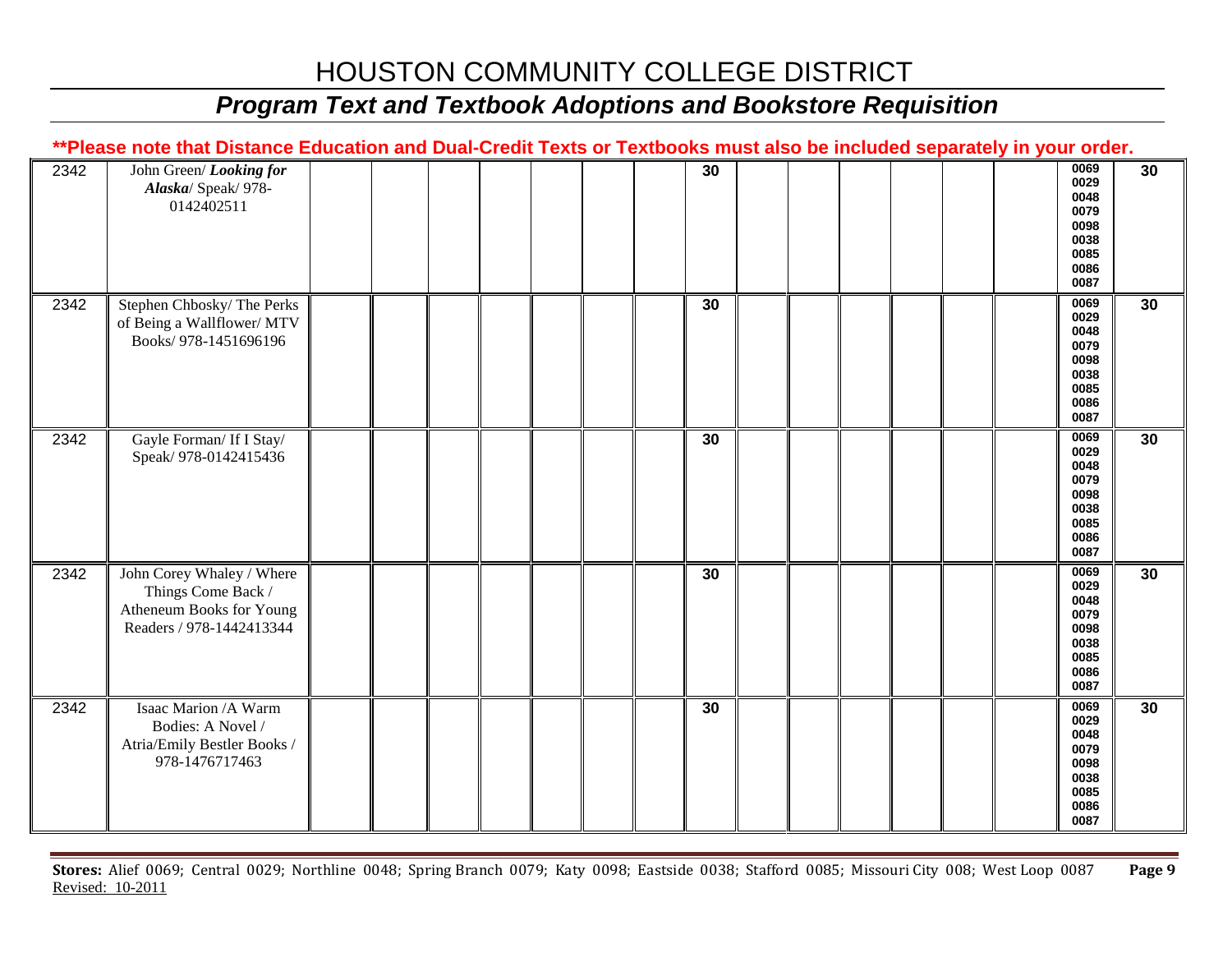# *Program Text and Textbook Adoptions and Bookstore Requisition*

|      | **Please note that Distance Education and Dual-Credit Texts or Textbooks must also be included separately in your order. |  |  |  |    |  |  |                 |                                                                      |    |
|------|--------------------------------------------------------------------------------------------------------------------------|--|--|--|----|--|--|-----------------|----------------------------------------------------------------------|----|
| 2342 | Diyanni,<br>Rompf//The<br>McGraw Hill Book<br>of Poetry//McGraw<br>Hill/1994//ISBN 0-<br>07016944-6                      |  |  |  |    |  |  | $\overline{35}$ | 0069<br>0029<br>0048<br>0079<br>0098<br>0038<br>0085<br>0086<br>0087 | 35 |
| 2342 | Craig Thompson/<br><b>Blankets/Top Shelf</b><br>Production/2003/1-<br>891830-43-0                                        |  |  |  | 60 |  |  |                 | 0069<br>0029<br>0048<br>0079<br>0098<br>0038<br>0085<br>0086<br>0087 | 60 |
| 2342 | Charles Burns/<br><b>Black</b><br>Hole/Pantheon/<br>2008/979-0-375-<br>71472-6/                                          |  |  |  | 60 |  |  |                 | 0069<br>0029<br>0048<br>0079<br>0098<br>0038<br>0085<br>0086<br>0087 | 60 |
| 2342 | Mat Johnson/ Dark<br>Rain/Vertigo/<br>2011/14012221602/                                                                  |  |  |  | 60 |  |  |                 | 0069<br>0029<br>0048<br>0079<br>0098<br>0038<br>0085<br>0086<br>0087 | 60 |
| 2342 | Veral Brosgol/<br>Anya's Ghost/First<br>Second/2011/978-<br>1-59643-5520                                                 |  |  |  | 60 |  |  |                 | 0069<br>0029<br>0048<br>0079<br>0098<br>0038<br>0085<br>0086<br>0087 | 60 |

**Stores:** Alief 0069; Central 0029; Northline 0048; Spring Branch 0079; Katy 0098; Eastside 0038; Stafford 0085; Missouri City 008; West Loop 0087 **Page 10** Revised: 10-2011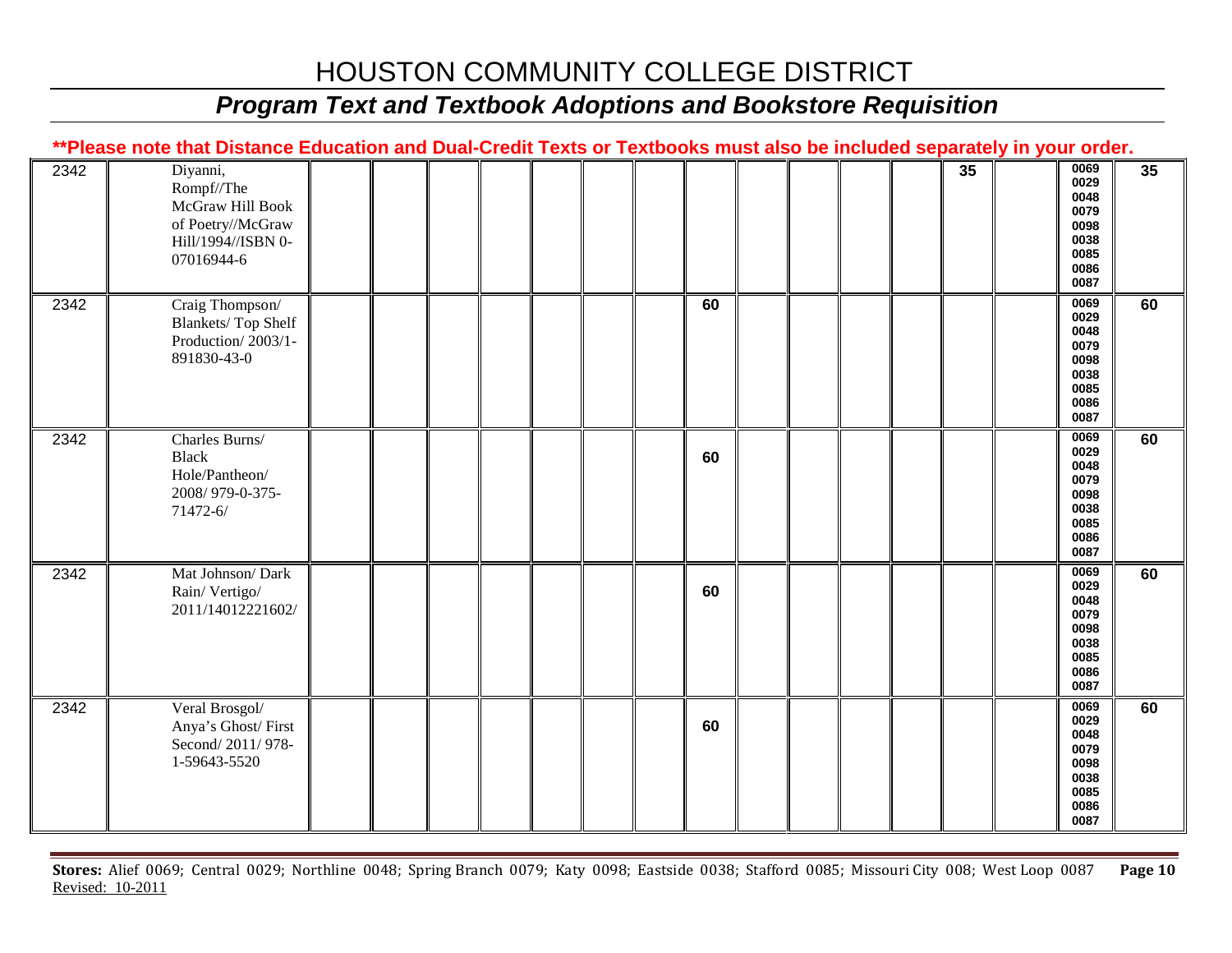### *Program Text and Textbook Adoptions and Bookstore Requisition*

|      | **Please note that Distance Education and Dual-Credit Texts or Textbooks must also be included separately in your order. |  |    |  |    |                                                                      |    |
|------|--------------------------------------------------------------------------------------------------------------------------|--|----|--|----|----------------------------------------------------------------------|----|
| 2342 | Anna Post, Lizze<br>Post / Emily Post's<br>Wedding Etiquette/<br>William Morrow/<br>978-0062326102                       |  | 30 |  |    | 0069<br>0029<br>0048<br>0079<br>0098<br>0038<br>0085<br>0086<br>0087 | 30 |
| 2342 | Stephanie Coontz/<br>Marriage, a History:<br>How Love<br>Conquered<br>Marriage/ Penguin<br>Books/978-<br>0143036678      |  | 30 |  |    | 0069<br>0029<br>0048<br>0079<br>0098<br>0038<br>0085<br>0086<br>0087 | 30 |
| 2342 | Rebecca Mead/One<br>Perfect Day: The<br>Selling of the<br>American Wedding/<br>Penguin Books/<br>978-0143113843          |  | 30 |  |    | 0069<br>0029<br>0048<br>0079<br>0098<br>0038<br>0085<br>0086<br>0087 | 30 |
| 2343 | Gates, Henry Louis<br>& Nellie Y.<br>McKay/Norton<br>Anthology of<br>African American<br>Literature/WW<br>Norton & Co/   |  |    |  | 35 | 0069<br>0029<br>0048<br>0079<br>0098<br>0038<br>0085<br>0086<br>0087 | 35 |
| 2343 | Mary Shelley/<br>Fashion as<br>Communication,<br>Second Edition /<br>Routledge /<br>978-0415260183                       |  | 30 |  |    | 0069<br>0029<br>0048<br>0079<br>0098<br>0038<br>0085<br>0086<br>0087 | 30 |

**Stores:** Alief 0069; Central 0029; Northline 0048; Spring Branch 0079; Katy 0098; Eastside 0038; Stafford 0085; Missouri City 008; West Loop 0087 **Page 11** Revised: 10-2011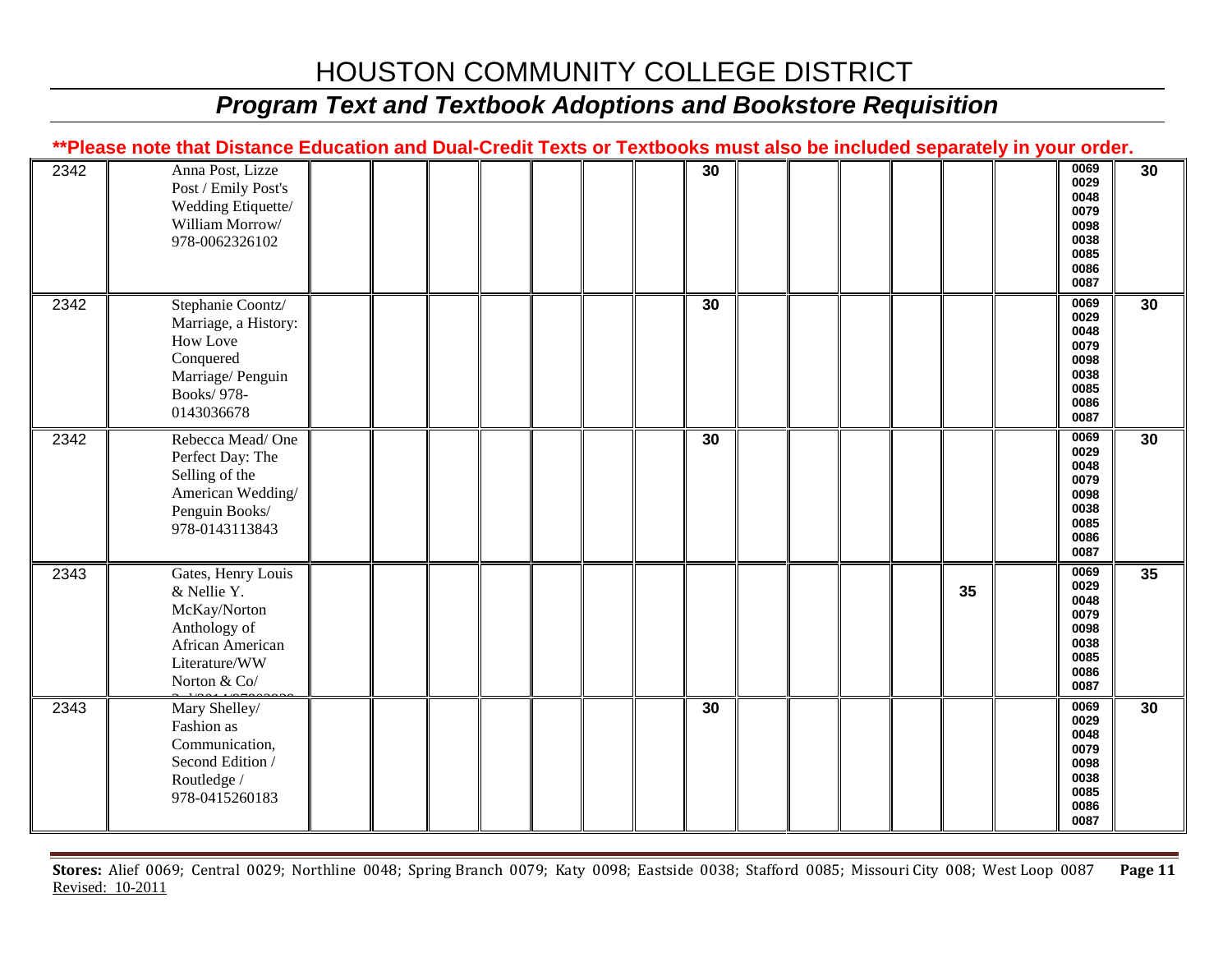# *Program Text and Textbook Adoptions and Bookstore Requisition*

|      | **Please note that Distance Education and Dual-Credit Texts or Textbooks must also be included separately in your order.                      |  |  |  |    |  |  |    |                                                                      |    |
|------|-----------------------------------------------------------------------------------------------------------------------------------------------|--|--|--|----|--|--|----|----------------------------------------------------------------------|----|
| 2343 | Sheila Heti, and<br>others / Women in<br>Clothes / Blue Rider<br>Press / 978-<br>0399166563                                                   |  |  |  | 30 |  |  |    | 0069<br>0029<br>0048<br>0079<br>0098<br>0038<br>0085<br>0086<br>0087 | 30 |
| 2343 | Jennifer Croll /<br><b>Fashion That</b><br>Changed the World<br>/ Bucher-Lounge /<br>978-3791347899                                           |  |  |  | 30 |  |  |    | 0069<br>0029<br>0048<br>0079<br>0098<br>0038<br>0085<br>0086<br>0087 | 30 |
| 2343 | Lauren Weisberger /<br>The Devil Wears<br>Prada: A Novel /<br>Broadway Books /<br>978-0767914765                                              |  |  |  | 30 |  |  |    | 0069<br>0029<br>0048<br>0079<br>0098<br>0038<br>0085<br>0086<br>0087 | 30 |
| 2343 | Gilbert, Sandra M.<br>& Susan Gubar/The<br>Norton Anthology<br>of Literature by<br>Women, /<br>WWNorton&Co/3rd<br>/2007/<br>978-0-393-93015-3 |  |  |  |    |  |  | 35 | 0069<br>0029<br>0048<br>0079<br>0098<br>0038<br>0085<br>0086<br>0087 | 35 |